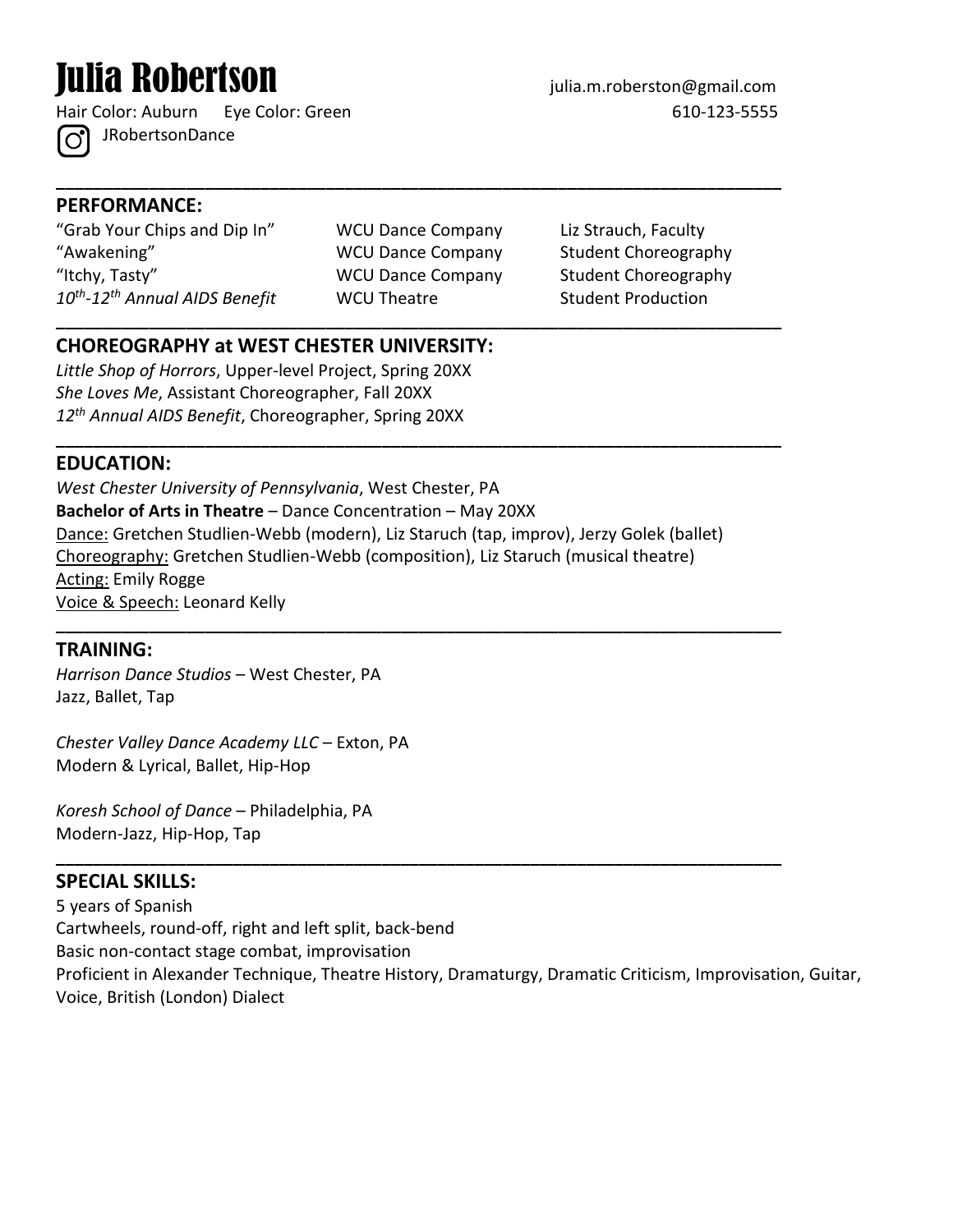# **Tomás Henriques**

2408 Smith Drive, Harrisburg, PA 17110 | TH654321@wcupa.edu |610.222.3333

**Education West Chester University of Pennsylvania,** West Chester, PA *Bachelor of Music* May 20XX

**Related West Chester Orchestra,** West Chester, PA

**Experience** *Intern* September 20XX - Present

- Manage and organize all personnel and performance information for a 35-piece jazz orchestra
- Attend rehearsals and take notes, which are shared with all personnel in an online blog
- Assist with equipment and instrument management
- Work with Stage Manager and Director on set-up and staging

#### **AJAX Music,** West Chester, PA

*Social Media & Marketing Assistant* January 20XX - August 20XX

- Enhanced social media presence through increased engagement on Twitter and via the launch of Instagram and YouTube artist promotional channels
- Designed and implemented marketing strategy for local college campuses

#### **Comcast Center,** Philadelphia, PA

*Usher/Ticket Sales* May - August 20XX

- Processed in-person ticket sales and pick-up for concerts and events attracting thousands of customers of all ages and backgrounds
- Greeted guests and escorted individuals to special box seats or reserved seating areas

#### **Additional Art + Design Department,** West Chester University

**Experience** *Student Worker* **August 20XX - May 20XX** 

- Assisted with data entry of student assignments and exhibitions in Excel
- Provided administrative support including answering and directing phone calls, general inquiries about the program, and interacted with students and faculty

#### **Lower Paxton Township Recreation Camp,** Harrisburg, PA

*Summer Camp Counselor*  $June - August 20XX$ 

- Developed social, educational, and athletics events and programs for campers
- Directly managed a group of 15 adolescent campers and collaborated with other counselors on group activities
- Demonstrated patience, maturity, and creativity when providing support to campers who were homesick, experiencing conflict, and other adjustment issues in camp
- Activities High Street Harmonix, September 20XX present Habitat for Humanity, August 20XX - May 20XX The QUAD Student Newspaper, January - May 20XX

**Special Skills** AutoCAD, Music Composition, Piano, Audio Engineering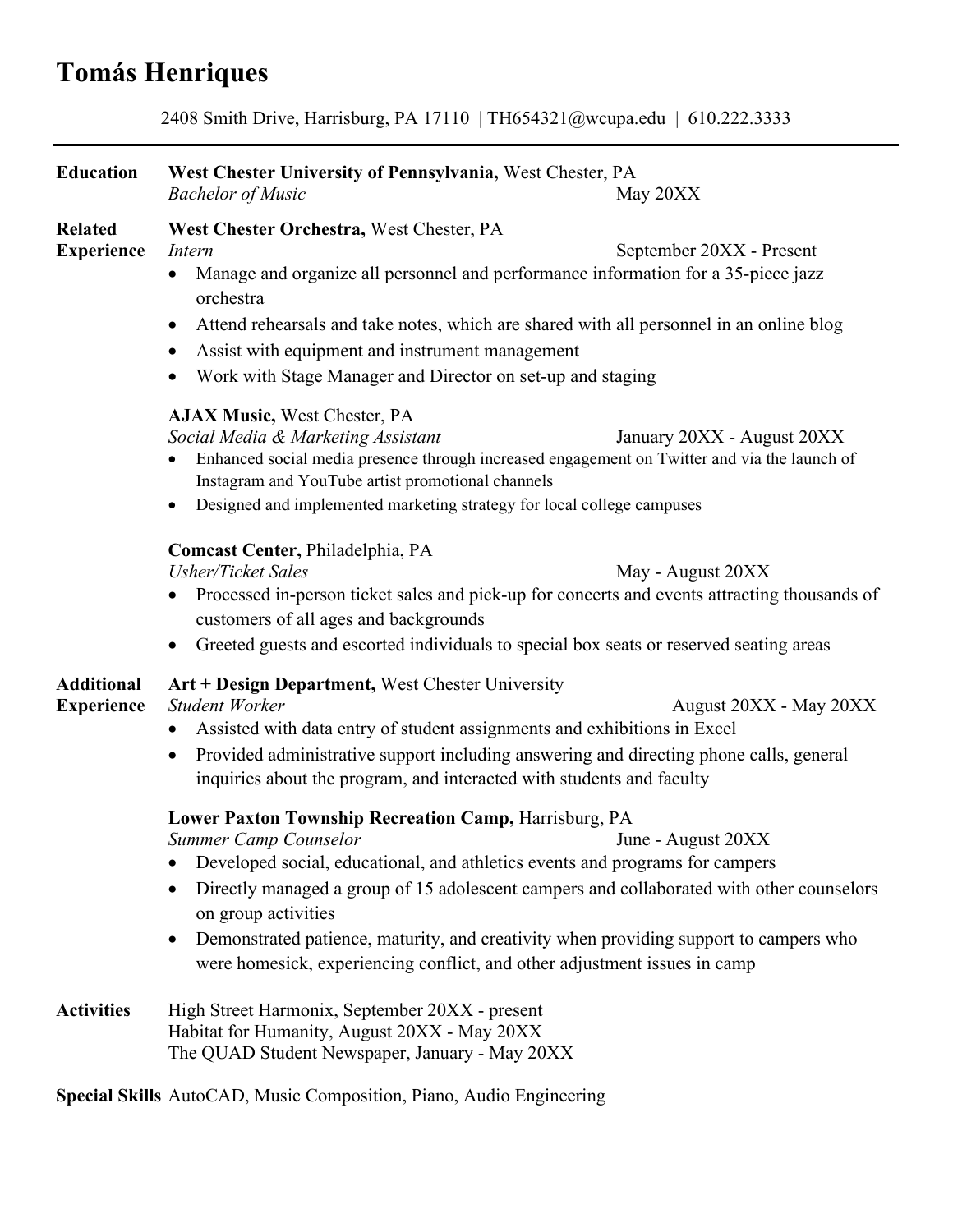# **Patrick T. Smith**

[psmith96@gmail.com](mailto:psmith96@gmail.com) 215-999-9999 Philadelphia, PA

#### **Education**

**West Chester University of Pennsylvania**, West Chester, PA, Bachelor of Music, Music Education (Keyboard Emphasis)

- Anticipated Date of Graduation May 20XX
- K-12 Music Education certification anticipated June 20XX
- Dean's list, Fall 20XX-Spring 20XX

#### **Related Experience**

**Music Teacher**, Greensleeve's Music, West Chester, PA (August 20XX-present)

- Piano, violin, viola, and trumpet instructor
- Taught private lessons to students ages 6-17

#### **Student Teacher**, Bridgeport Elementary School, Bridgeport, PA (March 20XX-May 20XX)

- String Private Lessons using Zoom
- Kindergarten- 4<sup>th</sup> Grade General Music Classes using Zoom
- Collaborated with other district music teachers to develop online content

**Student Teacher**, Great Valley Middle School, Malvern, PA (January 20XX-March 20XX)

- Taught 6-8th Grade General Music Classes
- Private Violin, Viola, Cello, and Bass Lessons
- Worked with String Orchestra, Symphony Orchestra, and Chamber Orchestra

**Mentor**, West Chester University, West Chester, PA (August 20XX-December 20XX)

- Guiding and assisting incoming freshmen
- Making sure the freshmen are on track with their work with their first semester
- **Camp Counselor**, St. Thomas' Church, Whitemarsh, PA (July 20XX-August 20XX)
	- Provided activities for children ages 12-18
	- Assisted incoming freshman with any needs for getting started with college

#### **Performance Experience**

**West Chester University of Pennsylvania Concert Band**, West Chester, PA (January 20XX-May 20XX)

• Trumpet

**West Chester University of Pennsylvania Mastersingers**, West Chester, PA (August 20XX-May 20XX)

• Baritone/Bass Singer

**West Chester University of Pennsylvania Symphony Orchestra**, West Chester, PA (August 20XX-December 20XX)

• Violin and Viola

**West Chester University of Pennsylvania Incomparable Golden Rams Marching Band**, West Chester, PA (August 20XX-December 20XX)

• Trumpet

**Avon Grove Charter Schoo**l, Avondale, PA (December 20XX)

• Choir Accompanist

**Central Baptist Church**, Wayne, PA (August 20XX-November 20XX)

• Temporary Organist, Choir Accompanist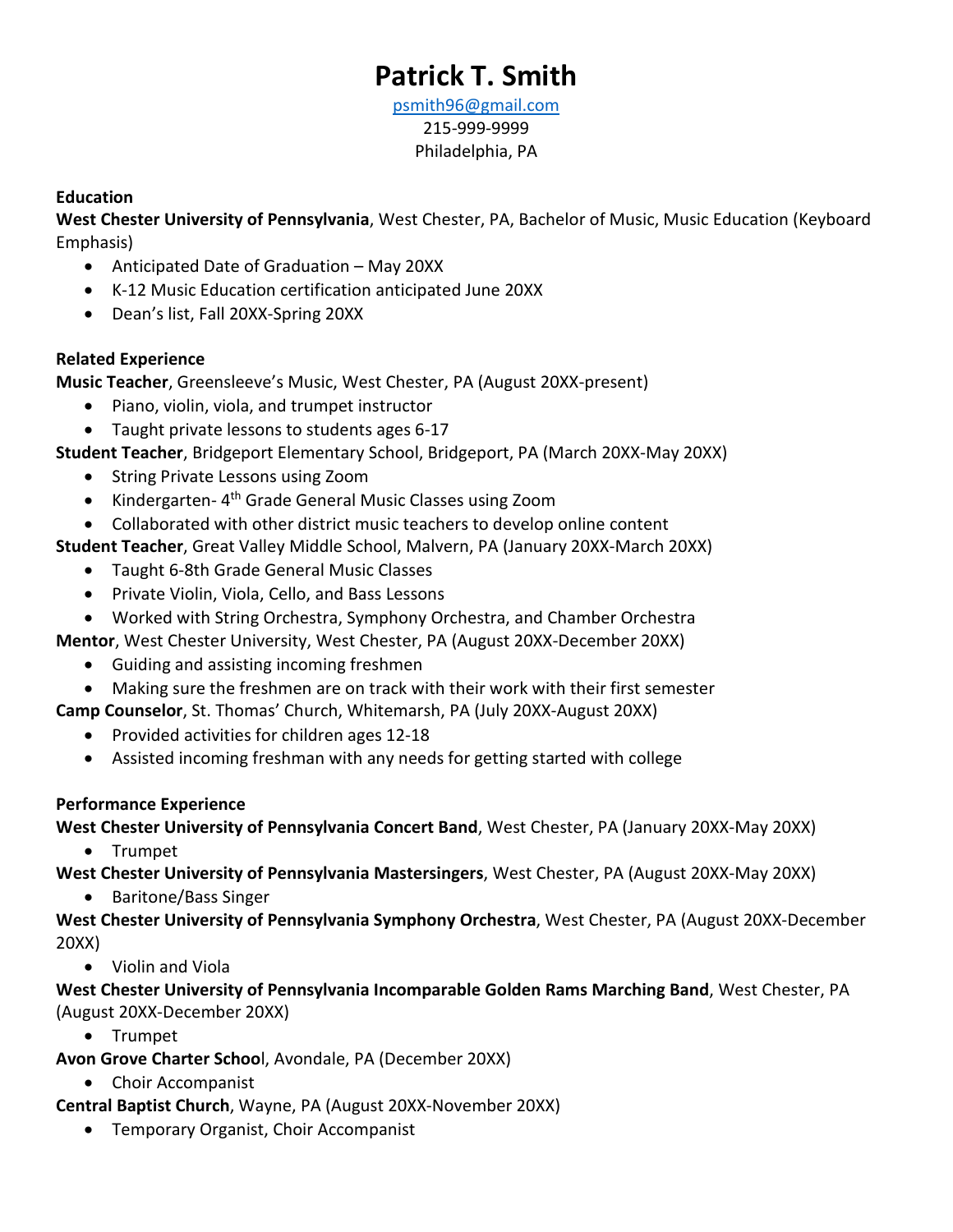#### **Immaculate Conception Church**, Jenkintown, PA (June 20XX-April 20XX)

- Organist, Pianist, Violinist, Vocalist as needed by large church music program **Hatboro-Horsham High School**, Hatboro, PA (July 20XX)
	- Pit Orchestra, keyboard
- **St. Joseph's Catholic Church**, Warrington, PA (June 20XX-July 20XX)
	- Temporary Organist

#### **Additional Experience**

**Delivery Driver**, Panera Bread, Broomall, PA and Exton, PA (March 20XX-present)

- Deliver food to customers' houses
- Clean café, wash tables, wash dishes, do as manager says when not delivering
- Assist customers in the café by answering any questions or concerns
- Mentor new drivers and guide/assist in being a delivery driver

#### **Professional Memberships**

- American String Teachers Association
- National Association for Music Education
- Pennsylvania Music Educators Association